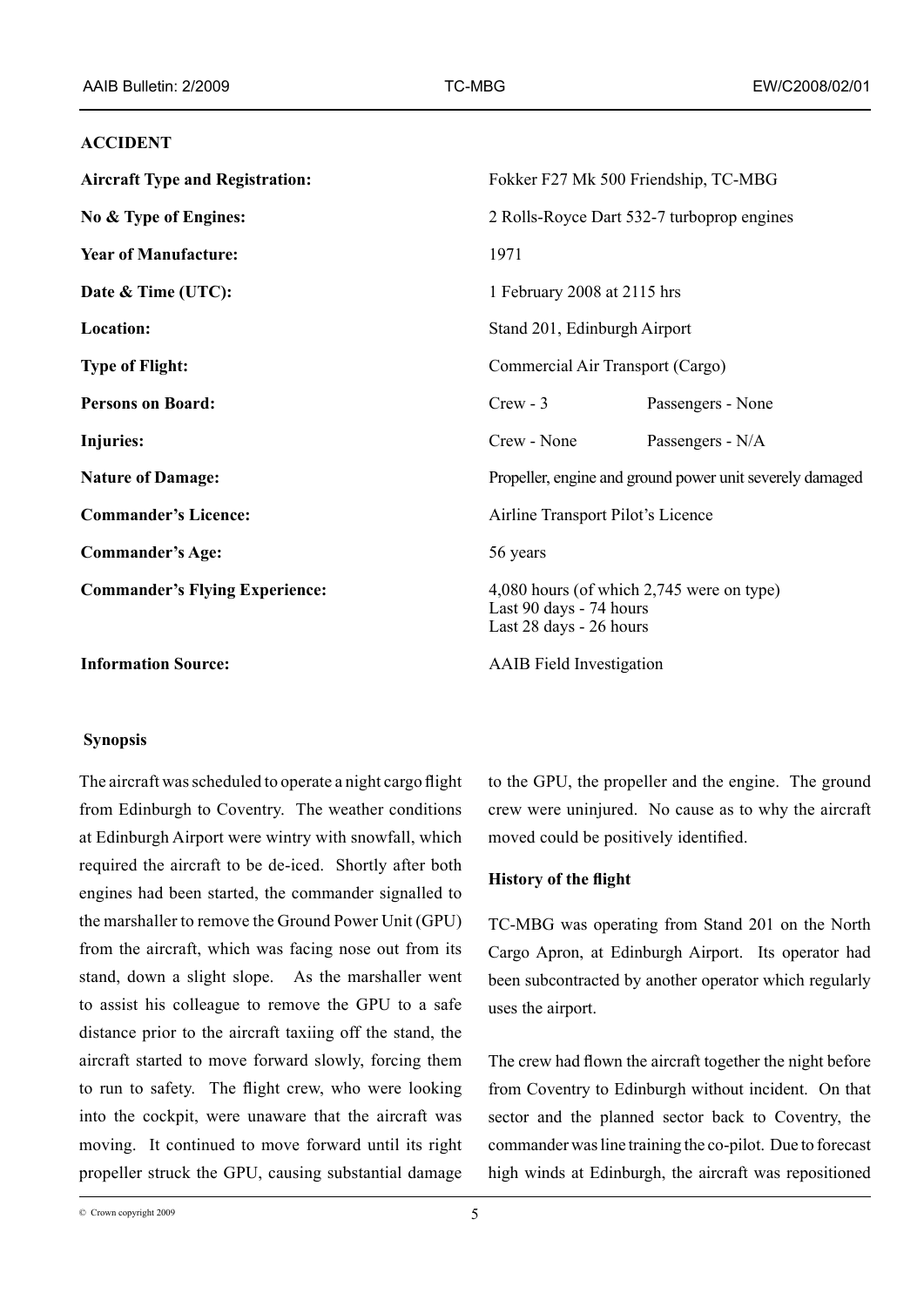by the handling agent to face into wind, after the crew had gone off duty. This placed the aircraft pointing nose out of the stand, facing down a slight slope.

Prior to the accident, the crew, which included a travelling company engineer, reported for duty at 1900 hrs for a scheduled departure time of 2050 hrs. A GPU was connected to the right side of the aircraft when they boarded, to provide electrical power prior to engine start. There were two ground handlers in attendance to oversee the departure, a marshaller, who supervised the start up and an assistant. It was dark at the time.

The aircraft was loaded and prepared for departure without event. De-icing was necessary due to falling snow and this caused a delay. When it was completed, the company engineer went outside to inspect the aircraft and collect the de-icing certificate. At approximately 2113 hrs, with the 'Pre-Flight' checklist completed, the co-pilot requested and received start clearance from ATC. The co-pilot then commenced the 'Before Start' checklist. As he called "Parking brake", expecting to hear the commander reply "Set" to confirm the parking brake was on, they were interrupted by the return of the company engineer, who verbally confirmed to the commander that the nosewheel was chocked. The copilot's parking brake call-out was not subsequently responded to by the commander. Using hand signals, the commander then requested and received clearance from the marshaller to start the aircraft's engines.

After start, with the engines stabilised, the commander noticed that the main and brake pneumatic system pressures had fallen to 1,600 psi. He advanced the engine power levers in a bid to restore the pressure to 1,800 psi. The commander then signalled to the marshaller to disconnect the GPU, by indicating a 'T'

with his hands which he then pulled apart. The co-pilot then started to read out the 'After Start' checklist to the commander. Upon receiving the signal, the marshaller went to assist his colleague remove the GPU to a safe distance. As the marshaller reached the GPU, the aircraft started to move forward slowly. Noticing this, he shouted to his colleague, who was between the GPU and its tug. They both ran clear of the aircraft as it continued to move forward. The flight crew were still progressing through the 'After Start' checklist when they heard a loud 'bang' from the right side of the aircraft. The commander checked the engine instruments and noticed that the right engine had failed. He shut down the left engine and secured the aircraft by pulling both engine shutoff handles, before vacating the aircraft with the company engineer, followed shortly by the co-pilot. Once outside, the commander noticed that there were no chocks in the vicinity of the nosewheel.

The Airport Fire and Rescue Services (AFRS) were on scene within two minutes. Upon arrival they chocked the nosewheel, as no chocks were present and laid a blanket of foam beneath the right engine to cover the leaking fuel.

# **Edinburgh Airport Managing Director's Directive 04/07**

Managing Director's Directive (MDD) 04/07, 'Aircraft Pushback and Powerback Procedures', was issued by Edinburgh Airport on 28 March 2007. It stated the following:

*'Straight pushbacks are forbidden from any North Cargo Apron stand. If any aircraft on these stands has been previously repositioned to face out (e.g. because of prevailing wind conditions), such aircraft must be pulled off stand and lined up on the taxiway centreline before starting engines.'*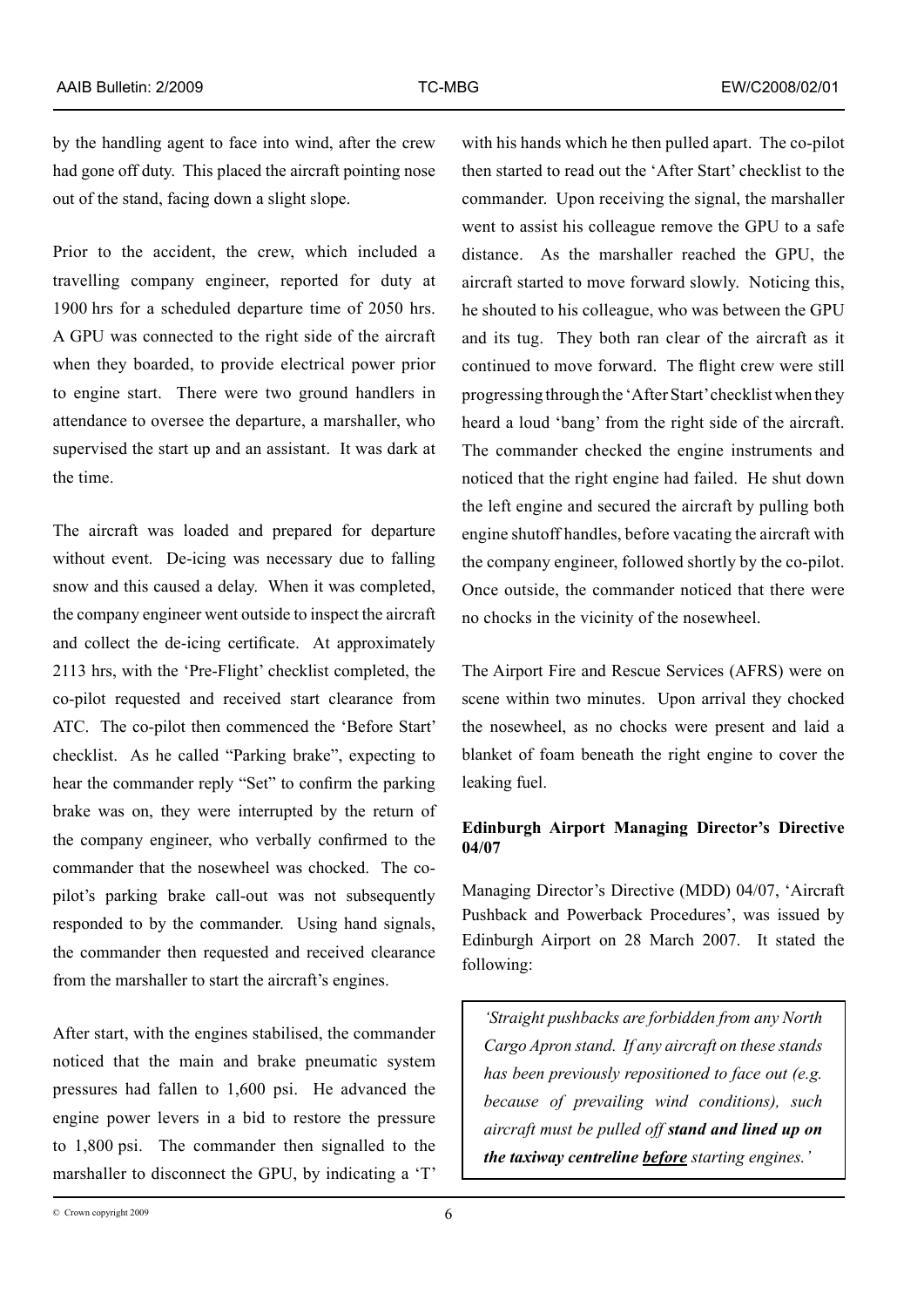The airport operator commented that MDD's are sent out electronically to the general managers and station managers. They added that it is the responsibility of the handling agents to ensure that all applicable Airport Notices are brought to the attention of any new operator or airline company.

## **Commander's comments**

The commander stated that when he had operated from Edinburgh on the two days before the accident, the aircraft was positioned in the same manner as when the accident happened, ie on the same stand and facing outwards, to avoid high tailwind conditions. On these previous occasions ATC had given clearance for the aircraft to taxi off the stand under its own power. He added that he had not received a copy of MDD 04/07 from his company until 25 February 2008, 24 days after the accident.

The commander stated that the brake pressure gauge was reading approximately 1,800 psi when he checked it during the 'Pre-Flight' checks and that he had checked that the parking brake was set during the 'Before Start' checklist. He added that throughout the 'After Start' checklist they were not aware of the aircraft moving prior to the impact with the GPU.

## **Marshaller's comments**

The marshaller stated that he had supervised TC-MBG when it had operated from the North Cargo apron, facing nose out with the same operating crew, over the preceding two days. He added that on the night of the accident, the aircraft's nosewheel was chocked when he went to assist his colleague to remove the GPU. He stated that he had felt slightly under pressure to expedite the departure as there had been a delay due to the aircraft requiring de-icing.

### **ATC controller's comments**

The ATC controller stated that at the time of the accident, he was working both Tower and Ground frequencies. When TC-MBG called for start clearance, he was initially unsure of its callsign due to the poor quality of the co-pilot's transmission. He was not aware that the aircraft was facing out of the stand and could not see it from his position in the control tower, due to the darkness and the distance involved.

### **Recorded data**

The event was captured on the 30-minute Cockpit Voice Recorder (CVR). The recording indicated that the commander was providing instruction to the co-pilot. Although the flight was delayed awaiting de-icing services, the checklists were completed in an unhurried fashion. The number two engine was started, followed by the number one engine. Sound spectrum analysis of the recording showed that both engines stabilised at around 8,000 rpm. The commander then said "A LITTLE BIT MORE POWER TO CHARGE THE SYSTEM A LITTLE BIT", after which the engine speeds increased to around 8,600 rpm. Approximately 20 seconds later, whilst progressing through the 'After Start' check list, the sounds of the propeller striking the GPU were heard. This started with 0.7 second of propeller strike noise followed by a one second gap, a further one second period of propeller strike noise and then a louder mechanical sound, possibly associated with the engine breaking free of its mounting.

The aircraft is of an age when only a very limited number of parameters were required to be recorded by Flight Data Recorder (FDR). None of these would have assisted with this investigation. No data on the accident were recorded in any case, as the FDR start/stop logic had not yet triggered it to start recording.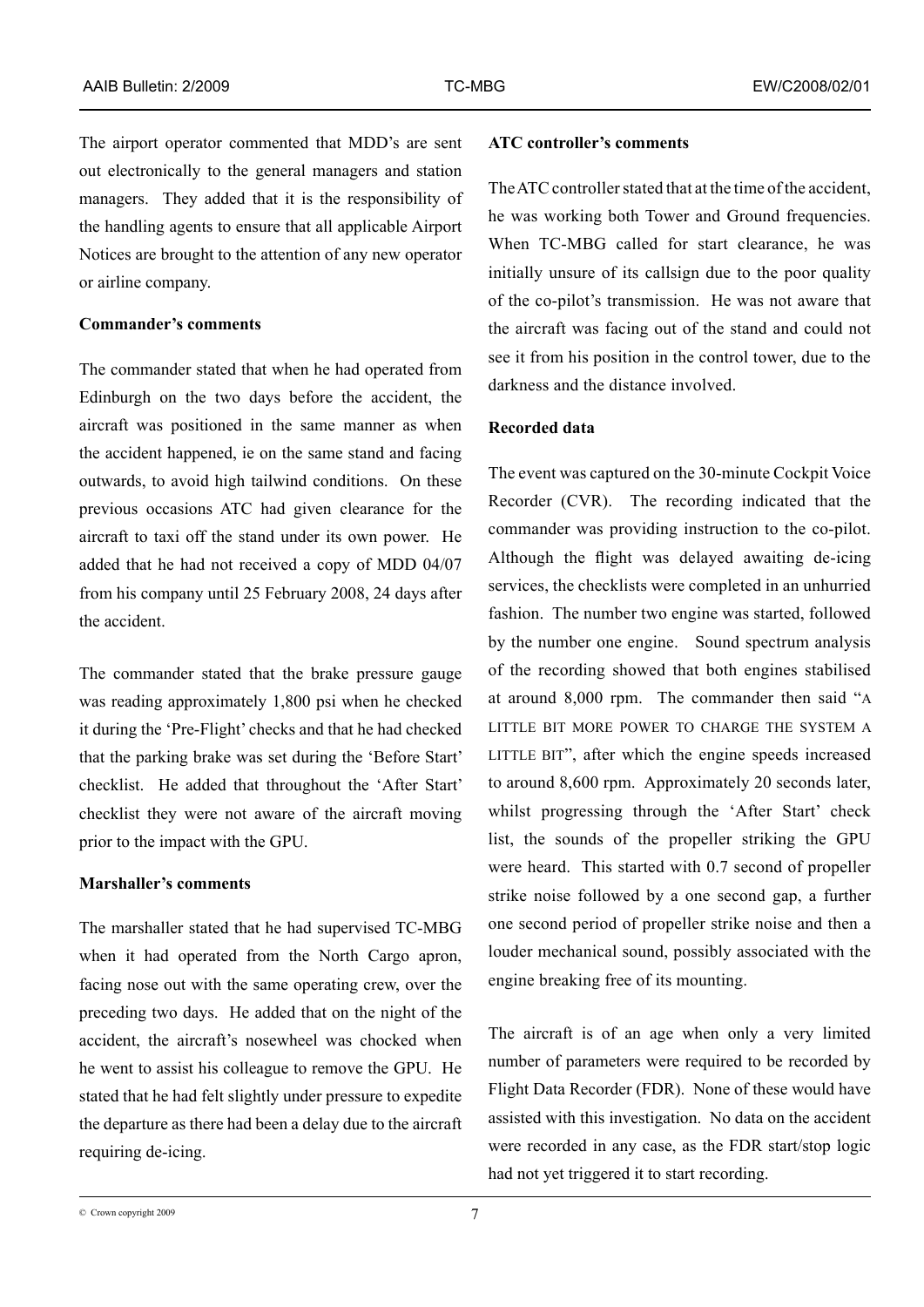The standards for more modern aircraft require more parameters to be recorded. Retrospectively increasing the number of parameters recorded by an FDR on older aircraft may be prohibitively expensive due to interfacing issues. However, current imaging technology potentially provides a cheaper alternative means of capturing a wide array of additional parameters via cockpit image recording. Minimum standards for such equipment have been specified in EUROCAE document ED-112. Work is currently underway to incorporate ED-112 into ICAO requirements and introduce cockpit image recorders. Once such recorders have become available and their associated costs are better understood, consideration should be given to reviewing the cost/safety benefit case for retrofitting them to aircraft with limited FDR parameter sets.

### **Examination of the accident site**

A photograph of the accident scene, taken on the morning after the event, is shown at Figure 1. Chocks had been placed at all the wheels at this stage. According to the AFRS, no chocks were found in the vicinity of any of the wheels on their arrival and they chocked the wheels as a precaution, prior to applying foam. Two chocks were found in the wreckage of the GPU, with one of them being visible in Figure 1.

The power lead was found trailing on the ground between the GPU and the aircraft, although the ground power receptacle door on the aircraft had been closed. Following disconnection, the lead would normally be folded into one of the recessed trays that run the length of each side of the GPU's chassis and which are also



#### **Figure 1**

View of the accident site. Position of chock is indicated. The other is located within GPU debris in foreground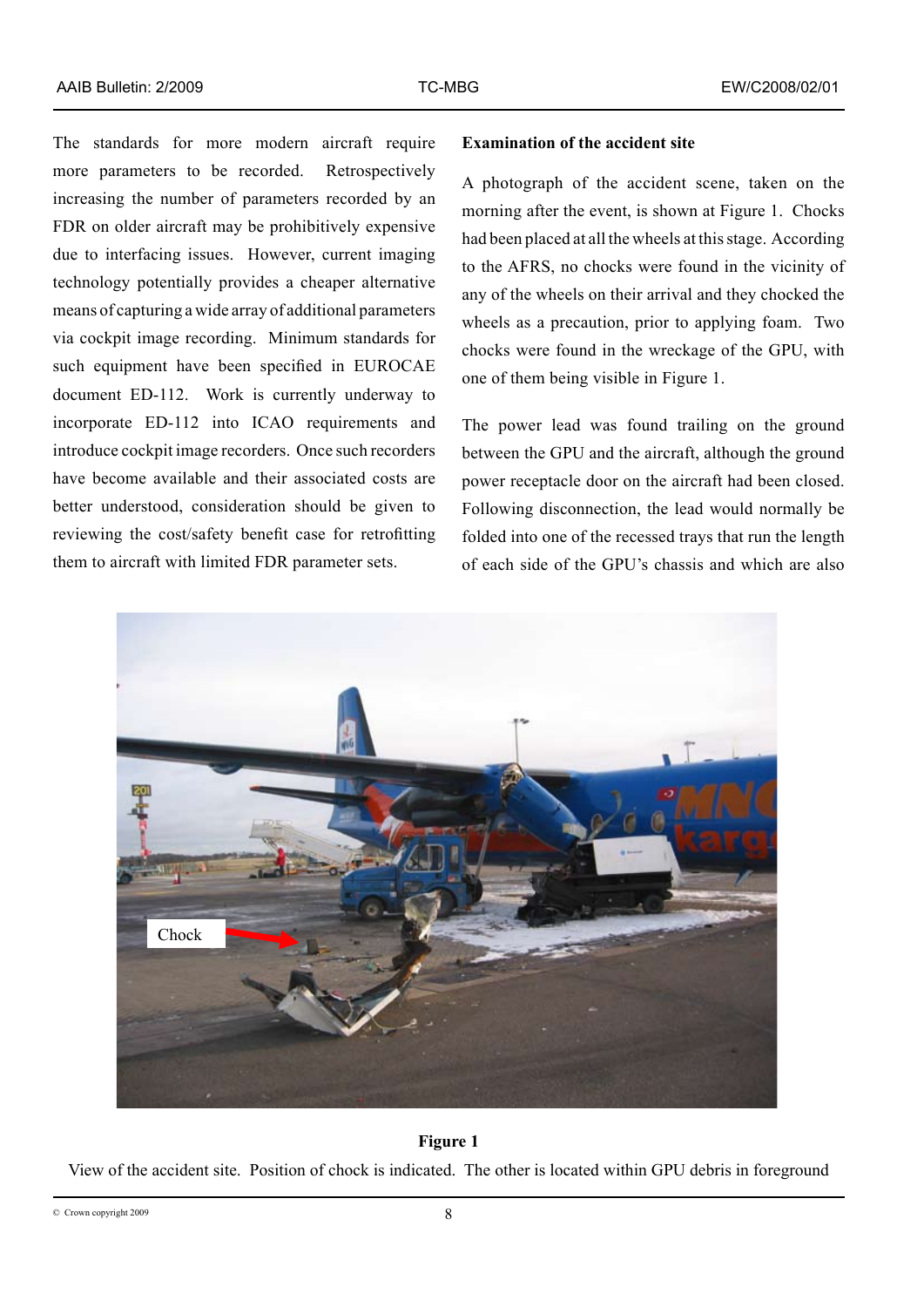used to store chocks. The tractor unit was not attached to the GPU; the ground handler was in the process of attaching it at the time of the occurrence. (Note: the handling agent had modified its GPUs in order to reduce the possibility of towing a unit away whilst connected, via its power cable, to the aircraft. As a result the GPU must first be unhitched from the tractor and the towbar raised to a near vertical position. The latter action applies the wheel brakes and operates a mechanical interlock which, by means of an associated relay, allows electrical power to be supplied to the aircraft.)

The GPU had sustained substantial damage as a result of being struck by the right propeller. The sliding portion of the cover, which was made from steel, had been torn from the chassis and thrown some 7-8 metres, landing in front of the outboard section of the aircraft's right wing. The control panel had also been removed from its mountings but had remained attached to the GPU by electrical cables. The roof of the tractor had suffered a glancing blow from a propeller blade and the rear window had received a number of impacts from flying debris.

As can be seen in the photograph, the aircraft's right engine nacelle had almost separated from the wing, remaining attached only by the exhaust duct and some conduits. The instability of the nacelle during the accident sequence and the close proximity of the fuselage had resulted in the propeller striking and breaking an adjacent window transparency.

# **Description of the aircraft pneumatic system**

The F27 aircraft is equipped with a pneumatic system in which pressurised air is used to operate the brakes, nosewheel steering and landing gear. A schematic diagram is presented at Figure 2a and b. It consists

of two separate systems, the main and alternate/ emergency, each with an air storage bottle and an additional bottle for the main braking system. The entire system is charged by means of compressors, one driven from the accessory gearbox of each engine, or from a compressed air supply via a charging valve in the rear of each engine nacelle. The nominal working pressure is 3,000 psi. The aircraft manufacturer stated that, with both engines running at 10,000 rpm, the charging rate is around 20 minutes per 1,000 psi increase in pressure.

An isolating valve is incorporated within the system, which, as can be seen in Figure 2a, actually consists of two valves, both operated by a single control rod. The purpose of the valve is to preserve stored pressure in the event of a leak elsewhere in the system.

The Maintenance Manual noted that:

*'…operational requirements allow a leakage of 100 psi per hour based on pneumatic system capability.'* 

## **Fokker F-27 expanded checklist**

The operator of TC-MBG stated that they use the aircraft manufacturer's checklists, as published in the Airplane Flight Manual. The 'Pre-Flight' checklist pneumatic system check reads as follows:

| 'Pneumatic pressuresCheck  |             |
|----------------------------|-------------|
| $\bullet$ Min for take-off |             |
| MAIN system                | $1500$ psi  |
| <b>BRAKE</b> system        | $1500$ psi  |
| ALTN system                | $2500$ psi' |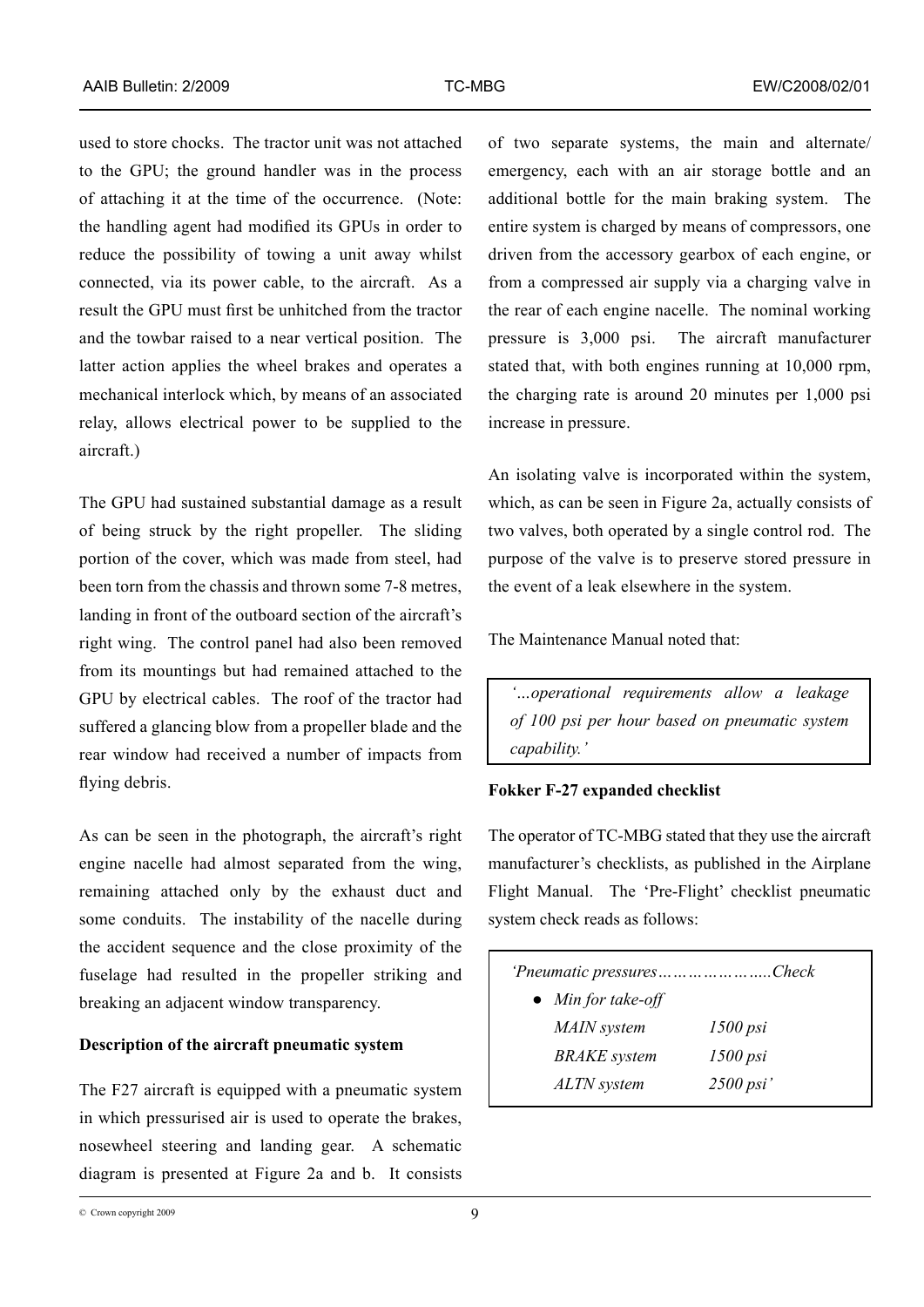

**Figure 2a** Pneumatic system schematic diagram

## **Tests on the braking system**

When the aircraft was first examined by the AAIB the brake pressure gauge was indicating close to zero. A charging trolley was obtained and the system was charged to approximately 2,000 psi, with the intention of attaching a tug to the aircraft in order to test the efficacy of the parking brake. However, a tug did not become available for approximately one and a half hours, during which time it was observed that the brake pressure had decayed to around 1,100 psi. Following the arrival of the tug, the system was recharged and, with the tug gently pulling and pushing the aircraft, satisfactory operation of the parking brake was demonstrated.

At a later date, it was decided to conduct a more accurate assessment of the leakage rate of the system. Accordingly, the pneumatic system was charged to

3,000 psi with the isolating valve open. The parking brake was set and the isolating valve closed. One hour later the pressure readings were observed as follows: main 2,800 psi, brakes 2,550 psi, alternate/emergency 3,000 psi. The isolating valve was then opened, thus connecting together the main and brake systems, with the pressure equalising at 2,700 psi; the alternate/ emergency system remained at 3,000 psi.

### **Forces acting on the aircraft**

The accident occurred shortly after the engines were accelerated beyond 8,000 rpm. Information from the propeller manufacturer indicated that the propeller blades would remain at the zero angle pitch stop until around 13,000 engine rpm, with the result that the total thrust from both propellers in the prevailing conditions of 0°C and 6 kt headwind was only of the order of 55 kg force.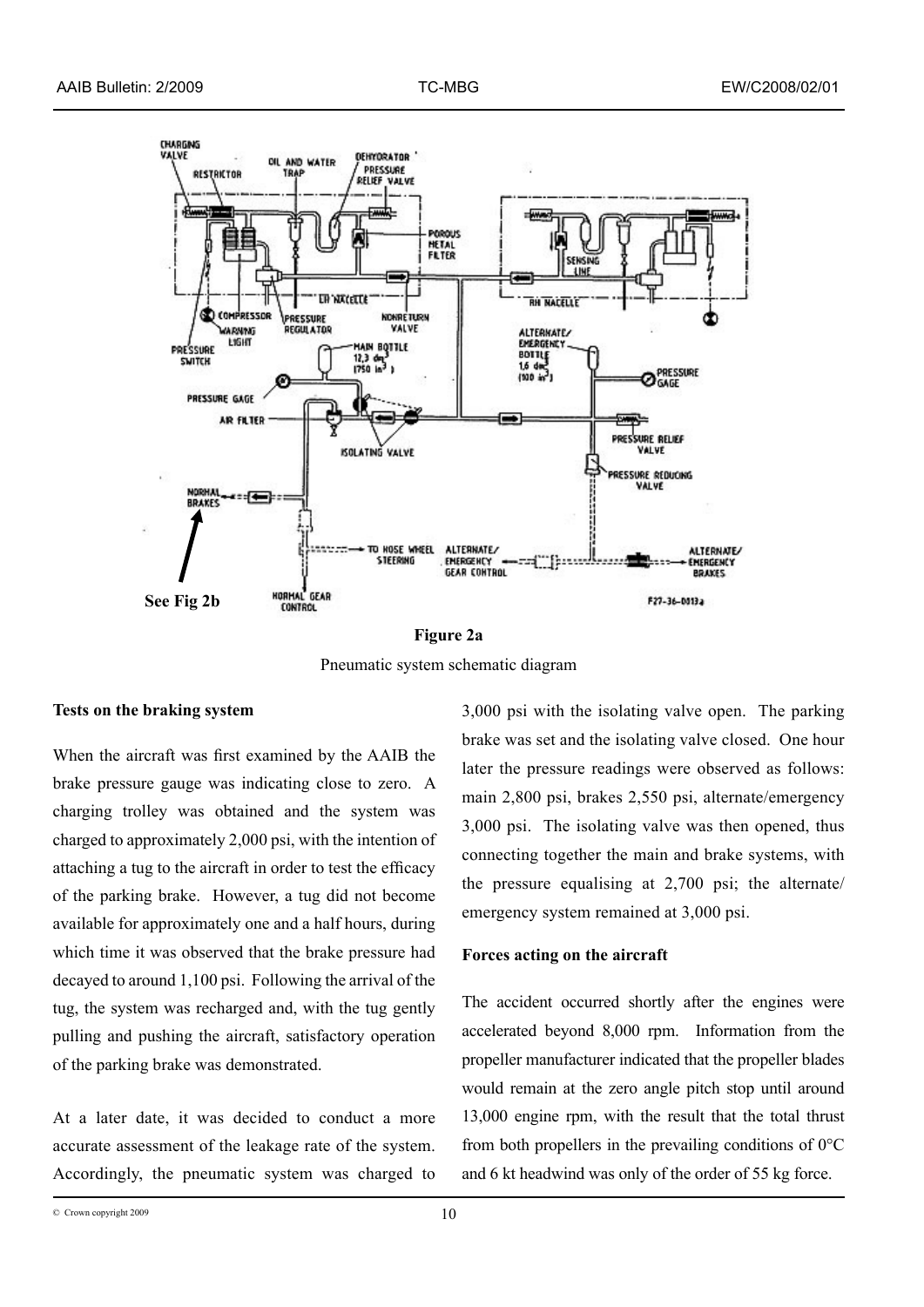



The slope of the hard standing where the aircraft was parked was approximately 1.5%. The aircraft was facing down the slope, with the result that the component of the aircraft weight of around 17.5 tonnes acting down the slope was some 260 kg force.

The only other force contributing to the forward movement of the aircraft was the exhaust efflux from the engines, but the aircraft manufacturer indicated that this force would have been "negligible".

### **Analysis**

There are three unresolved issues surrounding this accident. The first concerns whether the aircraft was, in fact, chocked when it began to move. The commander stated that he signalled to the ground crew to remove the GPU and not the chocks and the marshaller stated he did not remove them at this time. According to the AFRS, no chocks were seen in the vicinity of the nosewheel when they arrived at the scene, although two were found in the wreckage of the GPU. The degree of interference with the debris following the accident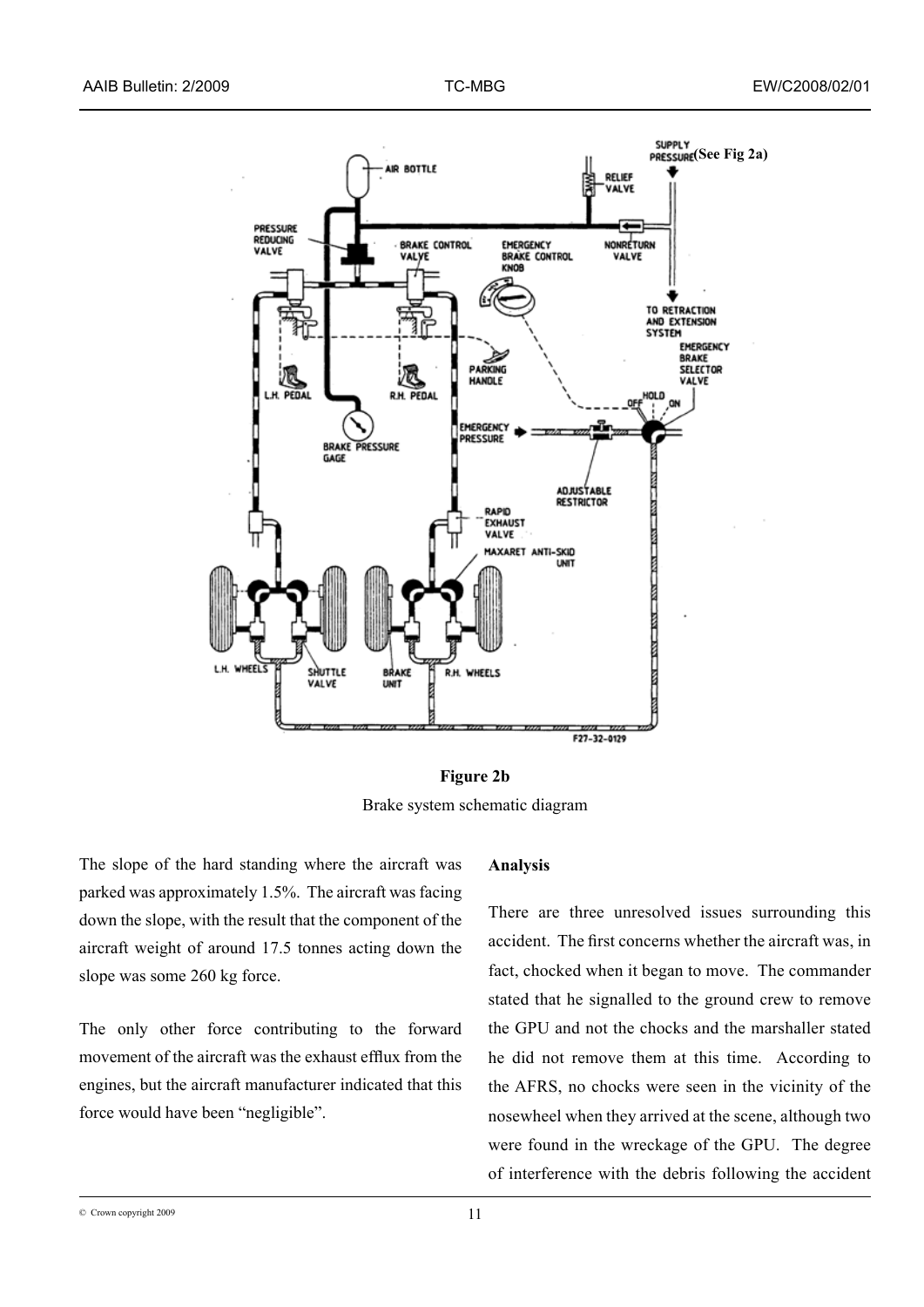cannot be established with certainty, so the reported absence of chocks does not necessarily mean that they were absent at the time of the event.

The second issue is whether the parking brake was set. The crew could be heard going through the 'Before Start' checklist on the CVR, but, as a result of an interruption from the travelling engineer, there was no verbal response to the challenge "Parking brake set". Nevertheless, the commander stated that he had set the brake correctly and no comment was heard on the CVR to indicate that the parking brake was not set, or reset, after the impact.

The third issue concerns the amount of leakage in the aircraft pneumatic system and the likely brake pressure available immediately prior to the accident. Subsequent tests showed that the leak rates for the brake and main systems were respectively 450 and 200 psi/hr. These values clearly exceeded the Maintenance Manual limit of 100 psi/hr, although it is possible that the pneumatic pipes within the right engine nacelle were subjected to a series of shocks and vibrations during the accident, resulting in the exacerbation of existing leaks or the generation of new ones.

Pneumatic system leaks can be expected on a 37-yearold aircraft such as this, but even with minimal leakage, the charging system (which is capable of generating 1,000 psi increase every 20 minutes at 10,000 rpm) could struggle to maintain adequate pressure in the event of a long taxi with frequent brake and steering applications. The alternate/emergency system is available for occasions when brake pressure falls below the minimum value, although it would not normally be used when starting the aircraft.

If it is assumed that the aircraft arrived on the stand earlier in the day with the system fully topped up at

3,000 psi, it is likely that this pressure would have almost entirely dissipated, with the as-found leak rate, during the 15 hours or so the aircraft was parked. Furthermore, the aircraft was moved once during the day, using a tug, in order to position it facing in the direction of forecast high winds. This would have involved at least one parking brake release/set cycle, which would have further reduced the stored pressure. The crew reported observing a brake pressure of 1,800 psi when they boarded the aircraft prior to the accident, which would suggest that the leak rate may have been considerably less than the subsequent tests indicated. However, if the pressure had been observed to be low, the crew had the option of summoning a charging trolley, and, moreover, would have had the time to do so whilst awaiting the de-icing vehicle. Despite the delay, the CVR indicated that the checklists were being worked through in an unhurried manner, with no evidence to suggest an intention to make up for lost time with a rushed departure. Thus, lack of system pressure is perhaps the least likely of the possible scenarios.

Of the forces acting on the aircraft causing it to move forward unexpectedly, gravity would have been the most significant, with a small contribution from the propeller thrust (assuming the propellers were at their ground fine settings) and a smaller contribution from the jet efflux from the engines.

The contracted operator and the subcontracted/aircraft operator had not received a copy of MDD 04/07 prior to the accident and the flight crew of TC-MBG had been given approval to self-manoeuvre the aircraft off the North Cargo Apron on several occasions prior to the accident, contrary to the instructions in the MDD. Had these instructions been followed, the accident is unlikely to have occurred. This is due to the fact that once the aircraft had been towed onto the taxiway centreline, the